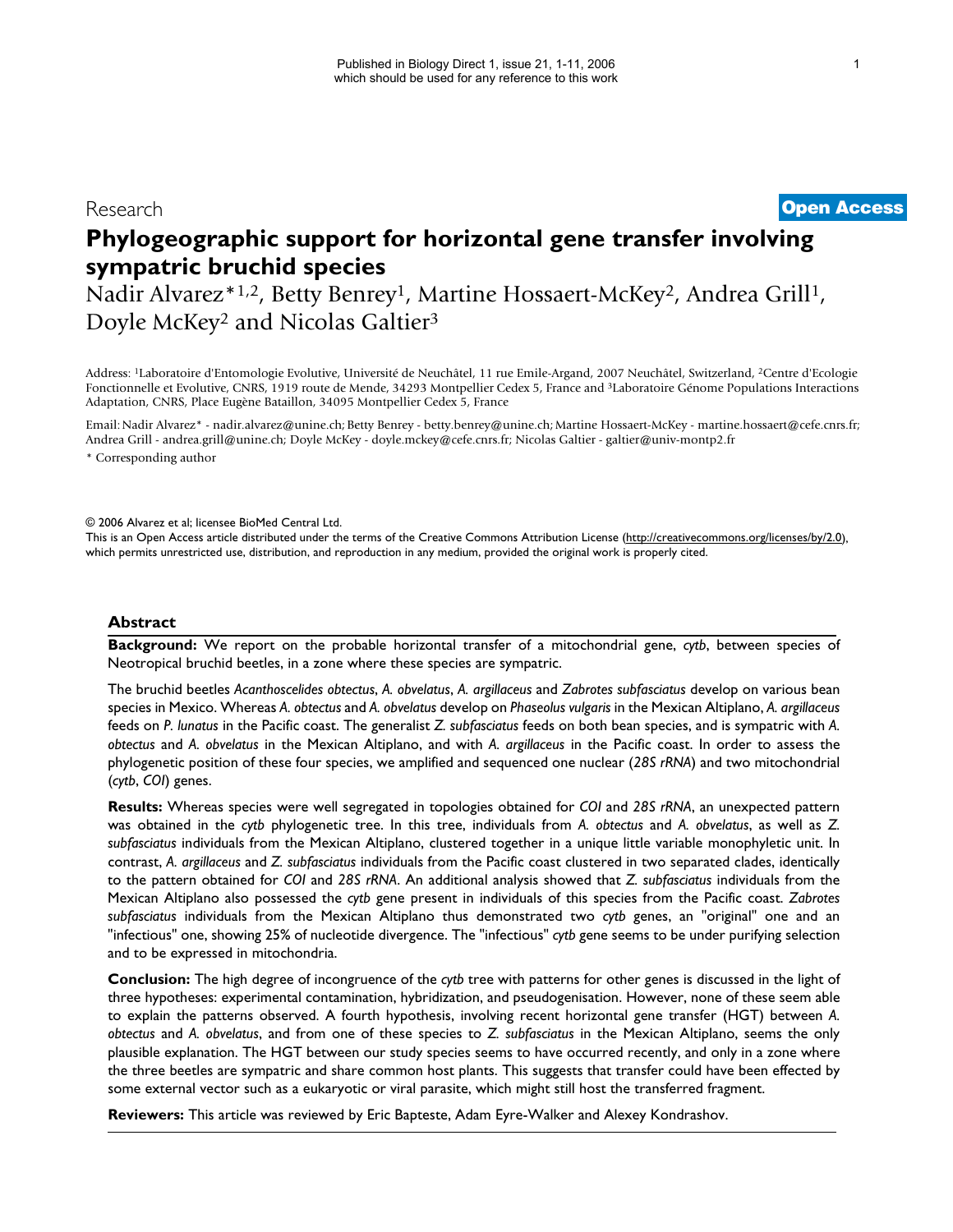# **Open peer review**

Reviewed by Eric Bapteste, Adam Eyre-Walker and Alexey Kondrashov. For the full reviews, please go to the Reviewers' comments section.

# **Background**

The traditional view of evolution supports that DNA is transferred vertically from parent to offspring. Hybridization and genetic transfer between different species is usually strongly limited. However, exceptions to this rule, i.e. the horizontal transmission of genetic material between distantly related organisms (HGT), are increasingly recognized as an important process of evolution in prokaryotes [1-4]. In eukaryotes, however, reported cases of betweenspecies genetic exchanges not involving hybridization have been essentially limited to noncoding or parasitic transposons or virus sequences. Exceptions to this are a few instances of horizontal transfer of selected genes between prokaryotes and eukaryotes (e. g., [5-7]) and two reports suggesting lateral transfer of mitochondrial genes between genetically distant land plant groups [8,9]. No instance of HGT in animals has been reported up to now.

In a recent paper, Martin [10] discusses the relevance of the HGT hypothesis in eukaryotes, focusing on land plants, and stresses the need for corroborating studies in other eukaryote groups. However, he addresses the necessity of careful interpretation of HGT data, and points to the requirement of first discussing such data in the light of standard theories of vertical inheritance of genes.

Our study investigates the phylogenetic relationships between four Neotropical bruchid beetles (Coleoptera, Bruchidae), namely *Acanthoscelides obtectus* Say, *A. obvelatus* Bridwell, *A. argillaceus* Sharp, and *Zabrotes subfasciatus* Boheman. These beetles develop on seeds of several bean species (genus *Phaseolus*): *Acanthoscelides obtectus* and *A. obvelatus* feed on the common bean (*P. vulgaris* L. group), *A. argillaceus* on the Lima bean (*P. lunatus* L. group), and *Z. subfasciatus* on both. As *A. obtectus*,*A. obvelatus* and *Z. subfasciatus* can develop on beans of the same species, they are often sympatric in wild or cultivated common beanpopulations. We sampled individuals from these three species in the southern part of the Mexican Altiplano, one such zone of sympatric occurrence of *A. obtectus*,*A. obvelatus* and *Z. subfasciatus* (Figure 1). Although the geographic range of *A. argillaceus* overlaps with those of its two congeners, it is rarely found in the same habitat, because of its distinct host plant. *Acanthoscelides argillaceus* and the generalist *Z. subfasciatus*, however, commonly co-occur in wild Lima bean populations [11]. This is the case in the Pacific coast of Mexico (Figure 1), where individuals from these two species were sampled.



## $Figure 1$

Geographic origin of *Acanthoscelides obtectus* ( $\mathbf{d}\mathbf{h}$ ), *A. obvelatus* (Ќ), *A. argillaceus* ( ) and *Zabrotes subfasciatus* ( ) individuals sampled. **(a)** Pacific coast populations; only one *cytb*  gene is present in *Z. subfasciatus* populations (SJB, ELA). **(b)**  Altiplano populations; two *cytb* genes are present in the same individual in some *Z. subfasciatus* (OCM, YAU, TLA); **(c)** population of origin of the *Z. subfasciatus* laboratory colony.

The genera *Acanthoscelides* and *Zabrotes* are morphologically very different [12], and are thought to have diverged during the Palaeocene (65 to 54.8 mya) or the Eocene (54.8 to 33.7 mya) [13], whereas the three *Acanthoscelides* species studied here belong to the same morphologically defined group within the genus and seem to have diverged during the Miocene (23.8 to 5.3 mya) [14,15]. To confirm the phylogenetic position of these four species in the context of host plant adaptation (see [16]), we performed amplification and sequencing of two mitochondrial genes and one nuclear gene.

# **Results**

For each of the three studied genes, different models of evolution were selected by likelihood ratio tests: for *COI*, the Tamura-Nei model with a proportion of invariable sites and a gamma distribution was selected; for *cytb*, the Hasegawa-Kishino-Yano model with a gamma distribution was selected; for *28s rRNA*, the Kimura 2-parameters model was selected. Topologies of phylogenetic trees were congruent for *28S rRNA* and *COI*, and showed each spe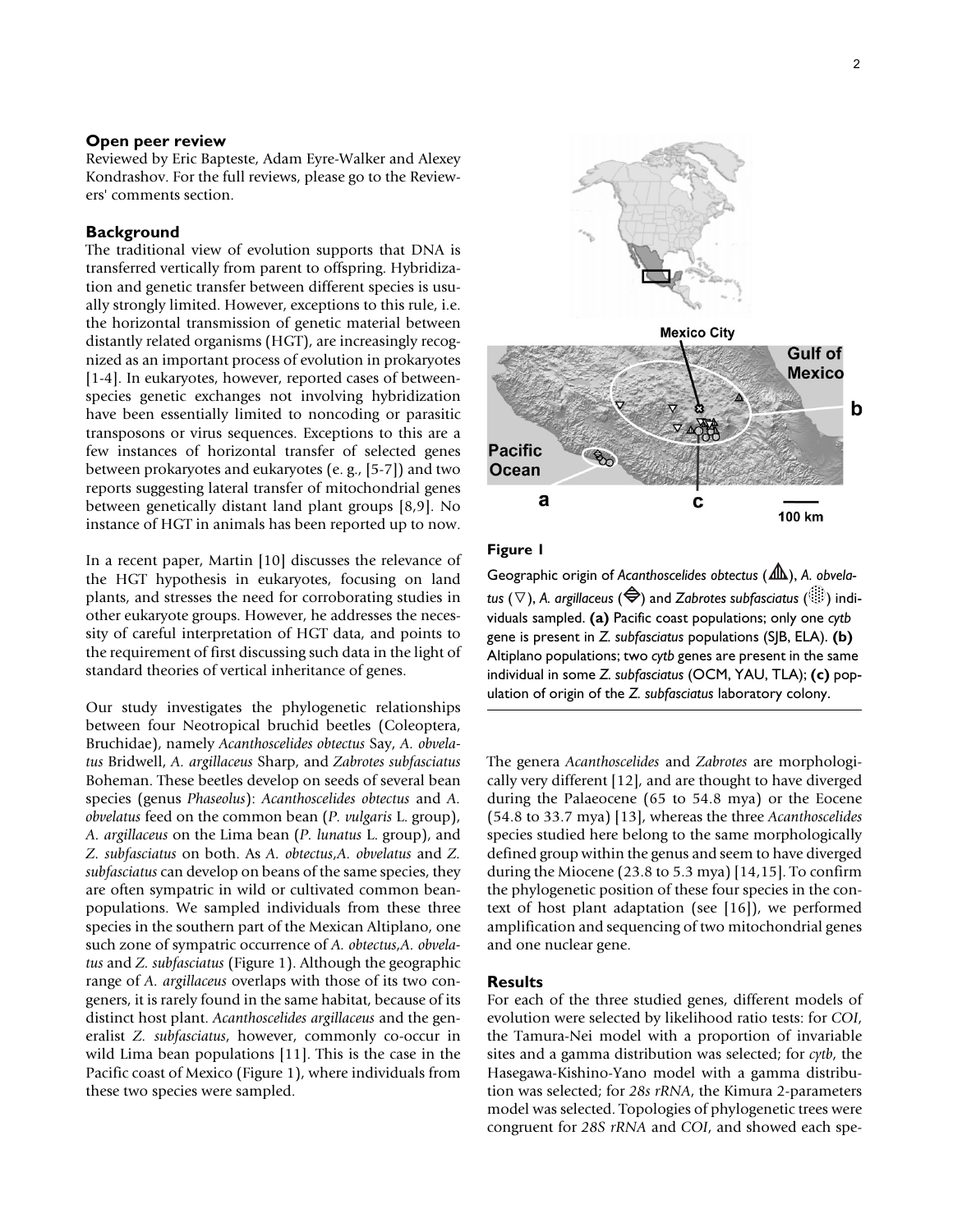cies as a monophyletic group, the three *Acanthoscelides* species forming a distinct clade from *Z. subfasciatus* (see Figure 2a) (*28S rRNA* [accession numbers [AY881176–](http://www.ncbi.nih.gov/entrez/query.fcgi?db=Nucleotide&cmd=search&term=AY881176) [AY881195](http://www.ncbi.nih.gov/entrez/query.fcgi?db=Nucleotide&cmd=search&term=AY881195), [DQ152235–](http://www.ncbi.nih.gov/entrez/query.fcgi?db=Nucleotide&cmd=search&term=DQ152235)[DQ152238\]](http://www.ncbi.nih.gov/entrez/query.fcgi?db=Nucleotide&cmd=search&term=DQ152238); *COI* [accession numbers [AY881196](http://www.ncbi.nih.gov/entrez/query.fcgi?db=Nucleotide&cmd=search&term=AY881196)[–AY881214,](http://www.ncbi.nih.gov/entrez/query.fcgi?db=Nucleotide&cmd=search&term=AY881214) [AY881232,](http://www.ncbi.nih.gov/entrez/query.fcgi?db=Nucleotide&cmd=search&term=AY881232) [DQ152239–](http://www.ncbi.nih.gov/entrez/query.fcgi?db=Nucleotide&cmd=search&term=DQ152239) [DQ152242](http://www.ncbi.nih.gov/entrez/query.fcgi?db=Nucleotide&cmd=search&term=DQ152242)]). *COI* genetic distances ranged from 0.273 to 0.324 substitutions per site between *Acanthoscelides* spp. and *Zabrotes subfasciatus*, and from 0.172 to 0.212 substitutions per site among *Acanthoscelides* species. According to a recent calibration of a beetle mitochondrial molecular clock [17], such genetic distances correspond to divergence times of 35–40 My between *Acanthoscelides* spp. and *Zabrotes subfasciatus*, and 20–25 My among *Acanthoscelides* species. These divergence times were confirmed by estimates obtained from mitochondrial *12S rRNA* [16], and are fairly similar to the fossil record [13].

The analysis of *cytb* sequences, in contrast, revealed an unexpected pattern (see Figure 2b) (accession numbers [AY422474](http://www.ncbi.nih.gov/entrez/query.fcgi?db=Nucleotide&cmd=search&term=AY422474)–[AY422479,](http://www.ncbi.nih.gov/entrez/query.fcgi?db=Nucleotide&cmd=search&term=AY422479) [AY422485](http://www.ncbi.nih.gov/entrez/query.fcgi?db=Nucleotide&cmd=search&term=AY422485)[–AY422488,](http://www.ncbi.nih.gov/entrez/query.fcgi?db=Nucleotide&cmd=search&term=AY422488) [AY881215](http://www.ncbi.nih.gov/entrez/query.fcgi?db=Nucleotide&cmd=search&term=AY881215)–[AY881232\)](http://www.ncbi.nih.gov/entrez/query.fcgi?db=Nucleotide&cmd=search&term=AY881232). First, individuals of *A. obtectus* and *A. obvelatus* were not separated in two distinct clades, but grouped into a single, little variable monophyletic unit, as would be expected for individuals belonging to the same species. A core clade containing 46 of the 50 sequenced individuals from the two species included 14 closely related haplotypes (maximal distance: 0.0084), some of them shared by the two species, others private to *A. obtectus* or *A. obvelatus*. In contrast, *A. argillaceus* indi-



 $<sub>b</sub>$ </sub>

# **Figure 2**

Phylogenetic patterns. **a**. Phylogenetic relationships between different populations of *Acanthoscelides obtectus* ( ), *A. obvelatus* (Ќ), *A. argillaceus* ( ) and *Zabrotes subfasciatus* ( ) for the mitochondrial *COI* gene. An identical topology is supported by *28S rRNA* (not shown); **b**. Phylogenetic relationships between different populations of *Acanthoscelides obtectus* ( ), *A. obvelatus*  (Ќ), *A. argillaceus* ( ) and *Zabrotes subfasciatus* ( ) for the *cytb* gene. Underlined individuals correspond to *Z. subfasciatus*  populations from the Mexican Altiplano – some carry two *cytb* haplotypes. Stars (\*) indicate *Z. subfasciatus* haplotypes identical to haplotypes from *Acanthoscelides*. "*Z. subfasciatus* CLNY" corresponds to an individual of the laboratory colony affected by HGT.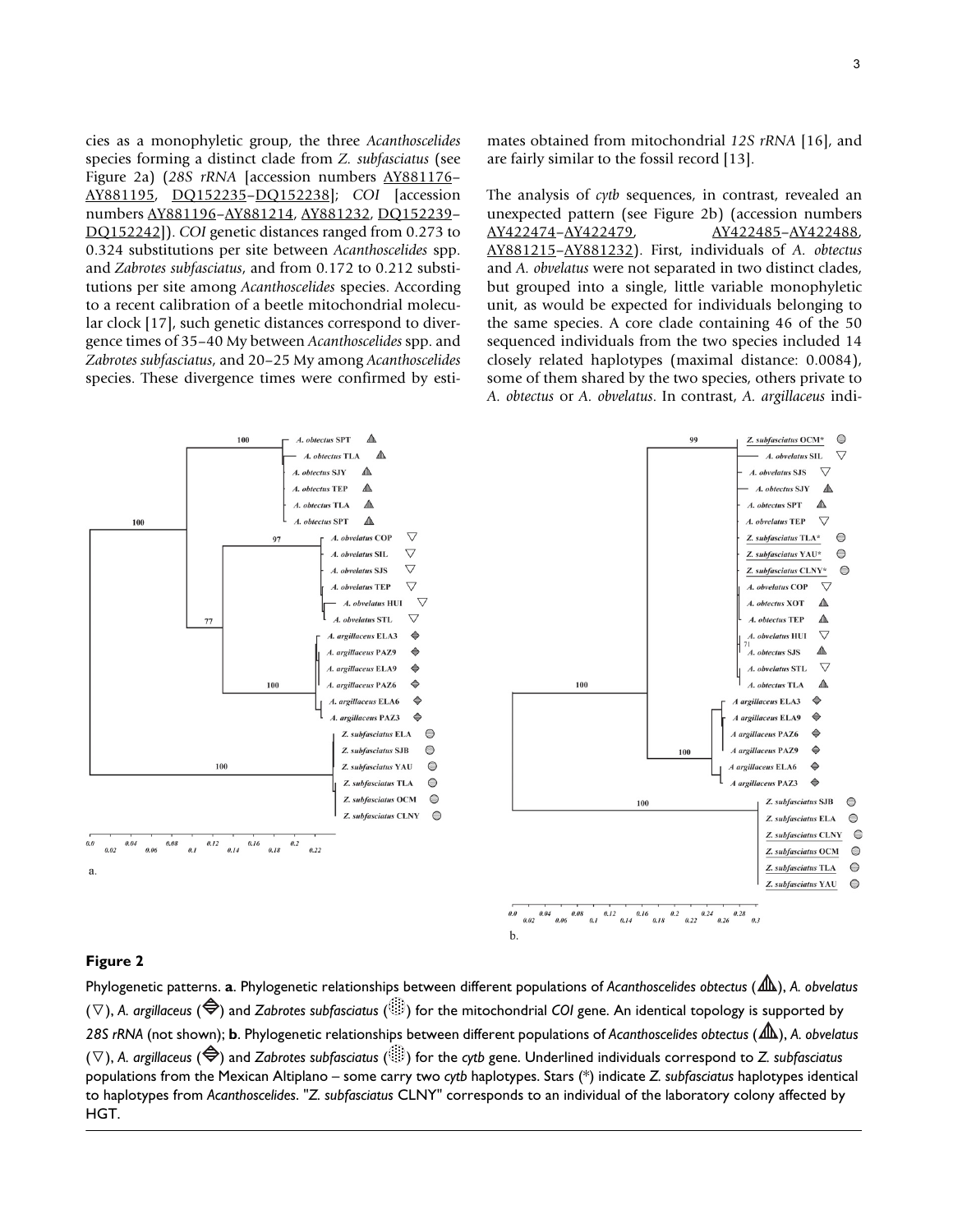viduals clustered in a separate clade, whose mean distance to the *A. obtectus* – *A. obvelatus* core clade was 0.143. Secondly, *cytb* data revealed a surprising discrepancy among the individuals of *Z. subfasciatus*. Whereas an expected 0.25 nucleotide divergence from *Acanthoscelides* spp. was found for the *Z. subfasciatus* individuals from the Pacific coast of Mexico, three *Z. subfasciatus* individuals from the Altiplano (coming from three different populations) showed a *cytb* sequence identical to the most common *A. obtectus* – *A. obvelatus* core clade haplotype.

PCR with specific primers and subsequent sequencing revealed that the three Altiplano *Z. subfasciatus* individuals surprisingly carried both *cytb* genes (Figure 2b), their own plus the one demonstrating an *Acanthoscelides* origin. The specific primers were then applied to other *Z. subfasciatus* individuals from the Altiplano and the Pacific coast. In the Altiplano, 20 individuals out of 70 were revealed to carry both *cytb* genes – while the remaining 50 only carried their own specific *cytb* – whereas in the Pacific coast, all the 40 sampled individuals were revealed to carry only their own *cytb* haplotype. The specific primers were then also applied to 25 individuals of a laboratory colony of *Z. subfasciatus* that had been maintained for 10 months in the Laboratory of Evolutionary Entomology at the University of Neuchâtel (Switzerland). The colony was founded using individuals from the Mexican Altiplano, i.e., potentially affected by the HGT. These individuals had not been in contact with any *Acanthoscelides* for about 5–10 generations. Three individuals out of the 25 were revealed to carry both *cytb* genes, while 22 showed only the *Z. subfasciatus* haplotype. The number of individuals sampled in each site and the number of individuals fitting the core clade haplotype are summarized in Table 2.

An analysis of *cytb* sequence variation within the *A. obtectus* – *A. obvelatus* core clade revealed no frameshift, and a low (0.106) ratio of non-synonymous to synonymous changes, significantly lower than 1 (likelihood ratio test: 2(ln [Likelihood(M1)]-ln [Likelihood(M2)]) = 47.5;  $\chi^2$ [1  $df$ :  $P < 10-4$ ), indicating that this gene is under selection. Furthermore, these sequences included no mitochondrial stop codon, but typically five nuclear stop codons, strongly suggesting that this gene is replicated by a mitochondrion, and neither by a nuclear nor a bacterial machinery.

# **Discussion**

The *cytb* pattern shown by *A. obtectus*, *A. obvelatus* and three Mexican Altiplano *Z. subfasciatus* individuals is highly incongruent with traditional taxonomy, and with the *COI* and *28S rRNA* pattern. This is even more astonishing, considering that *cytb* and *COI* are supposedly genetically linked in the non-recombining mitochondrial genome.

Four hypotheses can be addressed to explain this unexpected result: (i) experimental contamination, (ii) hybridization, (iii) pseudogenisation and (iv) horizontal gene transfer.

## *Contamination hypothesis*

All experiments were simultaneously conducted on many (>200) bruchid samples, including museum specimens with low amounts of DNA, by the same researcher in the same laboratory. Only the *cytb* PCR for Mexican Altiplano individuals yielded an additional, unexpected band. In *Acanthoscelides*, no individual from the Pacific Coast *A. argillaceus* carried the additional gene, although they were analyzed simultaneously with the *A. obtectus* and *A. obvelatus* samples. A putative laboratory contaminant would not only have affected the samples coming from the Mexican Altiplano but also individuals from other sites and particularly museum specimens, which contain very small amounts of DNA, given the fact that samples were randomized on the 96-well plates, both during DNA extraction and PCR reactions. Another strong argument against the contamination hypothesis is that several individuals of the core clade from both *A. obtectus* and *A. obvelatus* demonstrated private *cytb* haplotypes. These haplotypes cannot be the consequence of a contamination, since they were found only once (we sequenced all the amplified *cytb* fragments). In the case of a contamination, a single haplotype would be expected to occur in a large number of random samples, whereas our data show many related but distinct – and sometimes private – haplotypes found in a non-random subset of the samples. Sampling contamination (e.g., the presence of *Acanthoscelides* tissues in *Z. subfasciatus* samples) can also be excluded, since three *Z. subfasciatus* individuals sampled from the experimental colony showed the additional *cytb* PCR band. The experiments on colony individuals (DNA extraction, PCR) were conducted several weeks after the analysis of the wild samples, making any cross-experiment contamination impossible.

# *Hybridization hypothesis*

Hybridization between *Acanthoscelides* species and *Zabrotes subfasciatus* is very unlikely. First, the split between the two genera dates back to around 40 mya (molecular clock data) to 60 mya (fossil record) ago. Moreover, they demonstrate a very high level of nucleotide divergence (25%). Usually, the degree of genetic divergence in documented cases of interspecific hybridization in insects never exceeds 5%-10% of nucleotide divergence for protein-encoding mitochondrial genes [18-20], which is much lower than the 25% divergence found between *Acanthoscelides* and *Zabrotes*. Secondly, hybridization appears functionally impossible, given the highly differentiated morphology, especially in the male genitalia. The lateral lobes of the male genitalia – which play the deci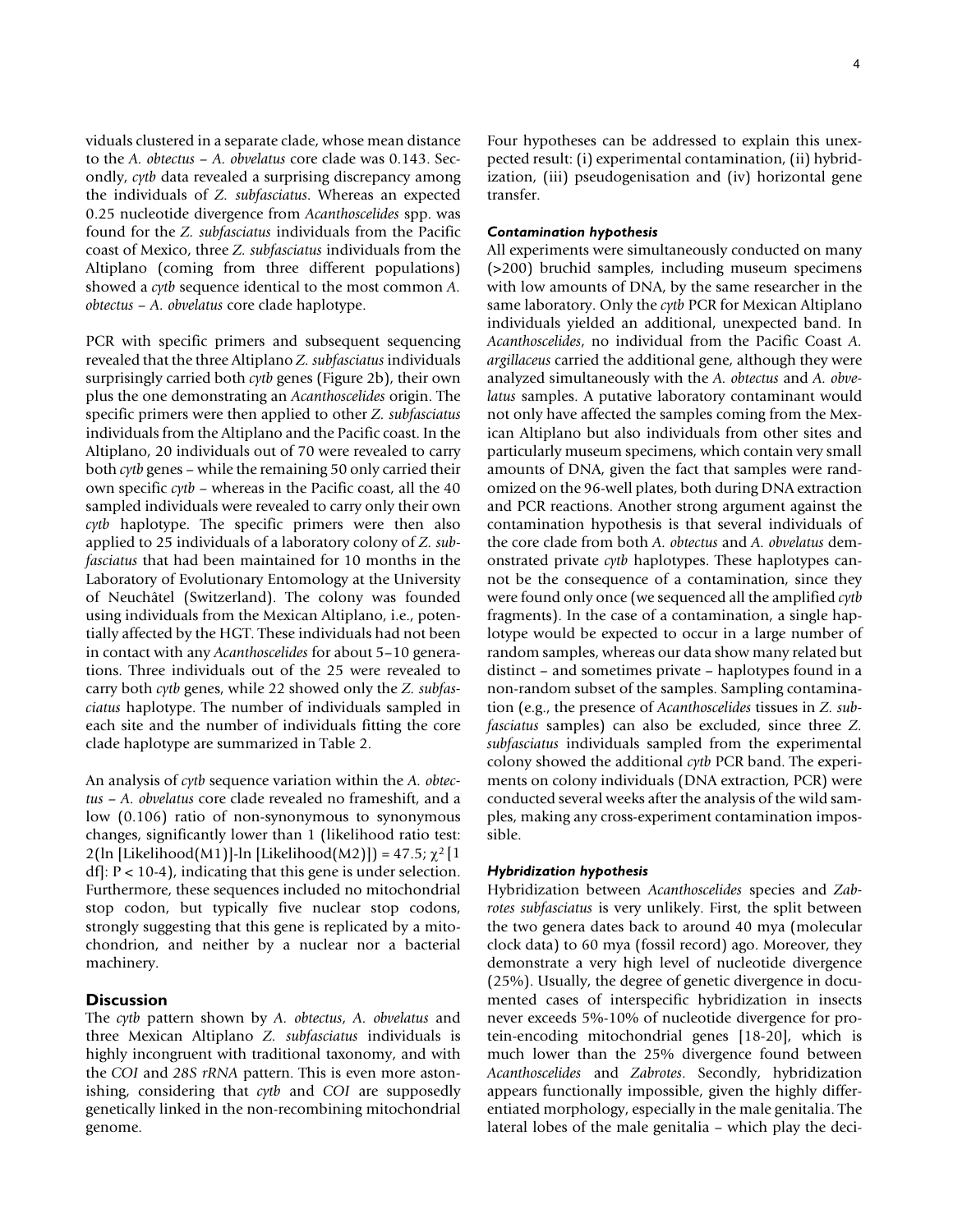sive role of pushing aside parts of the female genitalia to allow penetration by the median lobe, and which are known to be part of a specific lock/key system – are spectacularly different between the two genera. Borowiec [12] points out that the structure of the aedeagus is very different in *Zabrotes* and *Acanthoscelides* and highly specialized in both. The lateral lobes are particularly distinct, short and almost entirely fused in *Zabrotes*, but elongate and divided by a deep cleft almost to the base in *Acanthoscelides*. In the bruchid family, in which many cryptic species remain to be described, male genitalia are often the only character to distinguish between otherwise morphologically identical (but never hybridizing) sibling species. This clearly explains why any attempt to produce hybrid offspring between *Acanthoscelides* and *Zabrotes* failed (N. Alvarez, unpublished observations). Moreover, even in the two morphologically similar *Acanthoscelides obtectus* and *A. obvelatus*, no evidence of interspecific hybridization has been detected *in natura*, despite the genetic analysis (by means of diagnostic microsatellite loci) of hundreds of individuals from the two species, among which dozens originated from sympatric populations [15].

## *Pseudogene hypothesis*

An additional surprise in our data is that the putatively transferred fragment appears to evolve under purifying selection. The rate of non-synonymous substitutions is significantly lower than expected under a model involving a non-selected gene, and there is no insertion or deletion in any *cytb* sequenced fragment. Moreover, the fragment seems to be expressed in a mitochondrion. Given that the gene is under purifying selection, it could hardly have been translated using the nuclear genetic code, since in that case, five codons would have been translated in stopcodons. These properties argue for an active gene, rather than a pseudogene. A pseudogene – which by definition can hardly ever be under purifying selection – would not show a bias to synonymous over non-synonymous mutations, and its sequence would most likely show nucleotide insertion or deletion. Furthermore, in the exceptional context of a selected pseudogene [21], the gene must not contain any stop codon when translated with the nuclear genetic code. The combined evidence suggests that genes from the core clade are (i) under purifying selection and are therefore not pseudogenes, and (ii) are translated in a mitochondrion.

## *Horizontal gene transfer hypothesis*

Our data clearly argue against any standard explanation for the genetic pattern we observed. A horizontal transfer of the *cytb* gene between *A. obtectus* and *A. obvelatus*, and from one of these species to *Z. subfasciatus*, seems the most plausible hypothesis, even though the probability of such a mitochondrial genetic exchange between distinct eukaryote species is very low (but is invoked in a recent study in plants [8,9]). We assume that species polyphyly in the *cytb* core clade results from a relatively ancient HGT process having started at the time of the core clade ancestor or earlier. Alternatively, one may interpret this clade as resulting from a series of numerous, very recent HGT events. Under the latter hypothesis, the functional constraints we outlined in the last paragraph would have predated HGT's, and would not guarantee that the transferred gene is active and expressed in a mitochondrion.

The data available do not allow formal rejection of this latter hypothesis, under which the transferred pieces of DNA could even be nuclear pseudogenes. This hypothesis requires, however, a sudden, very recent increase of the HGT rate from zero to a very high value. This could be conceivable in the context of a rapid, infectious process (if, for instance, one specific strain of a parasite acquires the ability to switch species and invade the new niche), but in this case one would expect to see a single transferred haplotype (or a small number of them), whereas the intricate phylogeny of the core clade implies several events of HGT involving several distinct haplotypes.

Under either of these two hypotheses (one ancient HGT or several recent ones), the transfer from one species to another could possibly have been carried out by an external vector. Candidate vectors include viruses, prokaryotes such as *Wolbachia* or other endosymbiotic bacteria (a case of horizontal transfer of genes from *Wolbachia* to the nuclear genome of its host was recently reported in bruchids [22]) or even eukaryotes (e.g., intra- or extra-cellular parasites, endoparasitoïds). The location of the transferred *cytb* in the recipient species remains to be investigated. A parsimonious hypothesis is that the transferred *cytb* is still hosted by its vector. A eukaryotic parasite might have "domesticated" a bruchid mitochondrion (or at least some bruchid mitochondrial gene), carrying it on when switching to a new species. Such an hypothesis could explain the presence of two *cytb* genes in *Z. subfasciatus* individuals from the Altiplano, suggesting that one gene could be carried by a parasite, and the other could belong to the mitochondria of *Z. subfasciatus* itself. This could also be the case in *A. obtectus* or *A. obvelatus*, even though we could not yet demonstrate the existence of a second *cytb* gene in individuals belonging to the core clade.

If we consider that the vector may belong to a eukaryotic group (i) capable of mitochondrial recombination and (ii) showing a genetic code that uses the same mitochondrial stop-codons as those used by the mitochondria of invertebrates – these two conditions are for example filled by most unicellular eukaryotes – then the mitochondria carried by the parasite may have "included" the "bruchid"-*cytb* in its genome after recombination. Another interesting point is that the transferred gene rep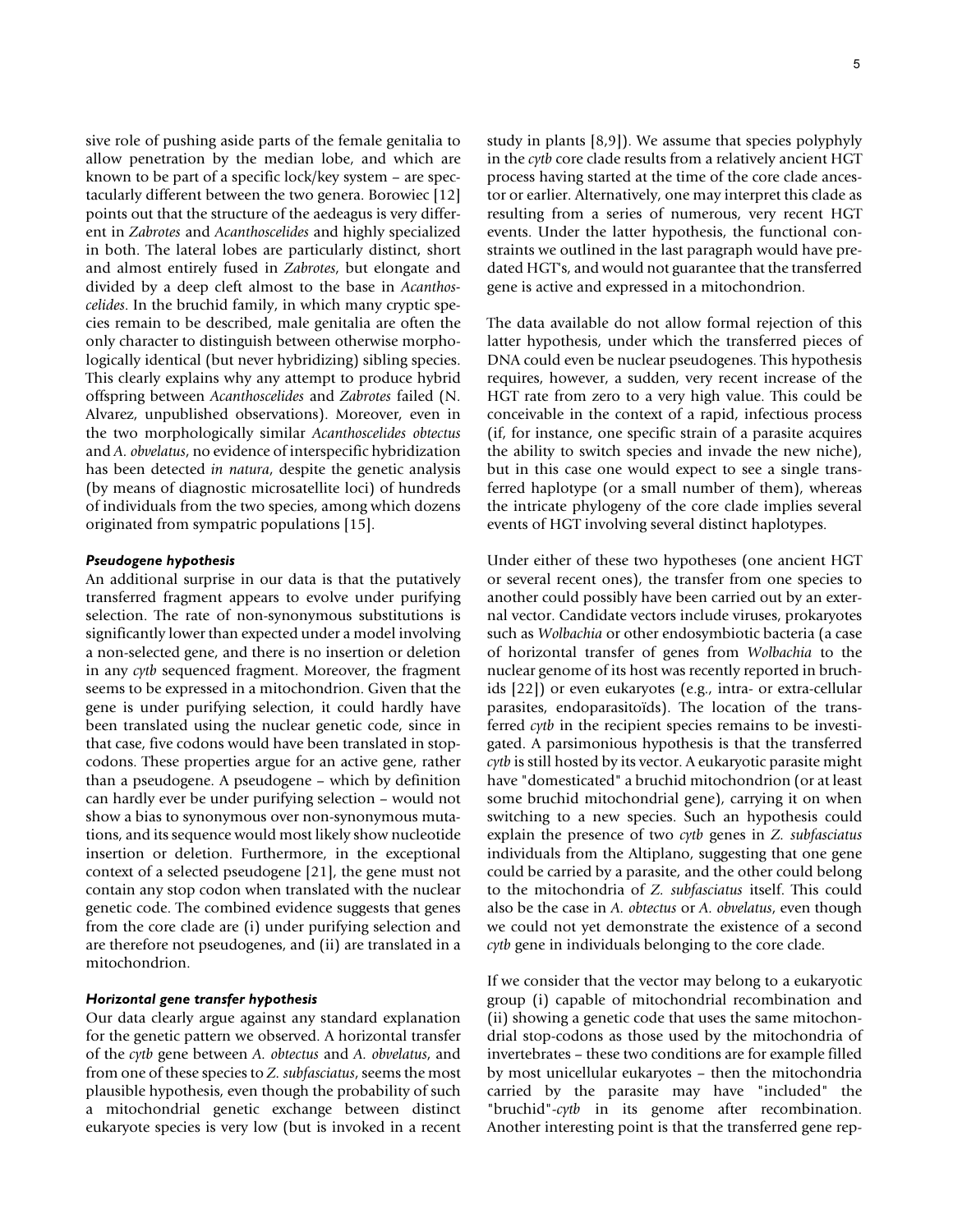licates in *Z. subfasciatus*, since it survived ~5–10 generations in the laboratory.

# *Ecological context of HGT*

As this HGT event has been detected only between individuals from the Altiplano where the three species cooccur and share the same host plant, it gives clues to the ecological context which may favor such a gene exchange. Indeed, the ecologically distinct *A. argillaceus* does not demonstrate a HGT pattern for *cytb*, despite its phylogenetic proximity to *A. obtectus* and *A. obvelatus*. This suggests that the probability of the occurrence of lateral gene transfer is partly controlled by the environment. The occurrence of HGT between bruchid species (i) presenting a high degree of phylogenetic divergence but (ii) sharing some dimensions of their ecological niche (e.g., their host plant) could indicate that ecology, as well as phylogeny, might play a role in the distribution of genetic variation across taxa.

# **Conclusion**

Recent horizontal gene transfer (HGT) between *A. obtectus* and *A. obvelatus*, and from one of these species to *Z. subfasciatus* in the Mexican Altiplano, seems the most plausible hypothesis to explain the pattern we observed in our data for *cytb*. The transfer could have been effected by some external vector such as a eukaryotic parasite, which might still host the transferred fragment.

Obviously, additional molecular, cellular and tissular characterization would be of great relevance to the understanding of this intriguing system, of the exact length and structure of the apparently transferred fragment, and the nature of the genome hosting it. The contemporaneous nature of this putative HGT – it is still polymorphic in *Z. subfasciatus* at least – makes it a promising model for further investigation of the mechanisms underlying genetic exchanges between species

## **Methods**

Individuals of *A. obtectus*, *A. obvelatus*, *A. argillaceus*, and *Z. subfasciatus* were sampled in the southern Mexican Altiplano. Coordinates of sampled sites are given in Table 1. We amplified and sequenced bi-directionally two mitochondrial genes – cytochrome oxidase I (*COI*) and cytochrome b (*cytb*) – and one nuclear gene – 28S ribosomal rRNA (*28S rRNA*) – from 6 to 25 individuals in each species, using universal primers (*28S rRNA*: 28ee and 28 mm; *COI*: C1-J-2183 and TL2-N-3014; *cytb*: CB-J-10933 and CB-N-11367 [23]). Total genomic DNA was extracted using DNeasy™ 96-well kit (QIAGEN). PCR amplifications were performed in a final volume of 10 µL, which contained 1  $\mu$ L of extracted DNA, 1  $\mu$ L of 25 mM MgCl2, 0.1 µL of 10 mM dNTPs, 1 µL of PCR buffer (Eurogentec), 1 unit of Taq DNA polymerase (Eurogentec Red Goldstar<sup>m</sup>), 0.5 µL of forward primer, and 0.5 µL of reverse primer. PCRs were performed separately for each primer pair on a PTC-200™ thermocycler using the following cycling conditions: initial denaturation at 92°C (1 min 30 s); 30 cycles of 92°C (30 s), annealing at  $55^{\circ}$ C (45 s), 72 $^{\circ}$ C (1 min 30 s); final elongation at 72 $^{\circ}$ C (10 min). Sequencing reaction was carried out using Applied Biosystems BygDye™ protocol. Products of the sequencing reactions were then analyzed on an ABI Prism 310 sequencer. Chromatograms were manually corrected using Chromas 2.23 (Technelysium Pty. Ltd., Helensvale, Australia) and further aligned using ClustalW 1.83 [24]. The best-fit substitution model was determined using Modeltest 3.06 [25] through hierarchical likelihood ratio tests. Phylogenetic trees were reconstructed by maximum likelihood using Treefinder [26]. Distances between groups were determined by distance methods using Mega 2.1 [27] with standard parameters (Kimura 2-parameters; gamma shape parameter = 0.5). Primers specific for *cytb* consensus haplotypes of *A. obtectus* and *A. obvelatus*, and for *cytb* haplotypes of Pacific coast *Z. subfasciatus*, respectively, were designed. Sequences of specific primers to the most common haplotype shared by *A. obtectus* and *A. obvelatus* are: TTGATAACGCAACCTTAACC (forward primer) and GATTAGCAGGAATGAAGTTG (reverse primer). Sequences of specific primers to Pacific-coast *Z. subfasciatus cytb* are: GAGATAATGCAACATTAACA (forward primer) and GGTTTGCGGGCGTAAAATTA (reverse primer). To test whether the sequenced *cytb* genes were under purifying selection (i.e., they were not the result of a nuclear mitochondrial pseudogene), we compared rates of synonymous and non-synonymous substitutions. Two models of codon evolution [28] were tested using PAML 3.14b [29]. In model M1, the ratio of non-synonymous to synonymous evolutionary rate  $(\omega)$  was set to 1, as expected for a pseudogene. In model M2, the ratio was free to vary. A likelihood-ratio test was performed to compare the two models.

# **Reviewers' comments** *Reviewer's report 1*

#### *Eric Bapteste, Dalhousie University, Halifax, Canada*

This paper presents potentially interesting data and a possibly compelling result – lateral gene transfers of genes between animal species-, that if confirmed, would certainly deserve to be reported to a broad audience of readers. Yet, a great deal of caution is required before accepting the conclusion proposed here. In my view the present study is still too weak to support the conclusion.

Certainly, the authors reject several alternative hypotheses to explain the bizarre distribution of *cytb* genes in bruchids. For instance, the presence of two divergent copies of the *cytb* gene in *Z. subfasciatus*, one of them being very conserved in sequence and shared by a set of traditionally dis-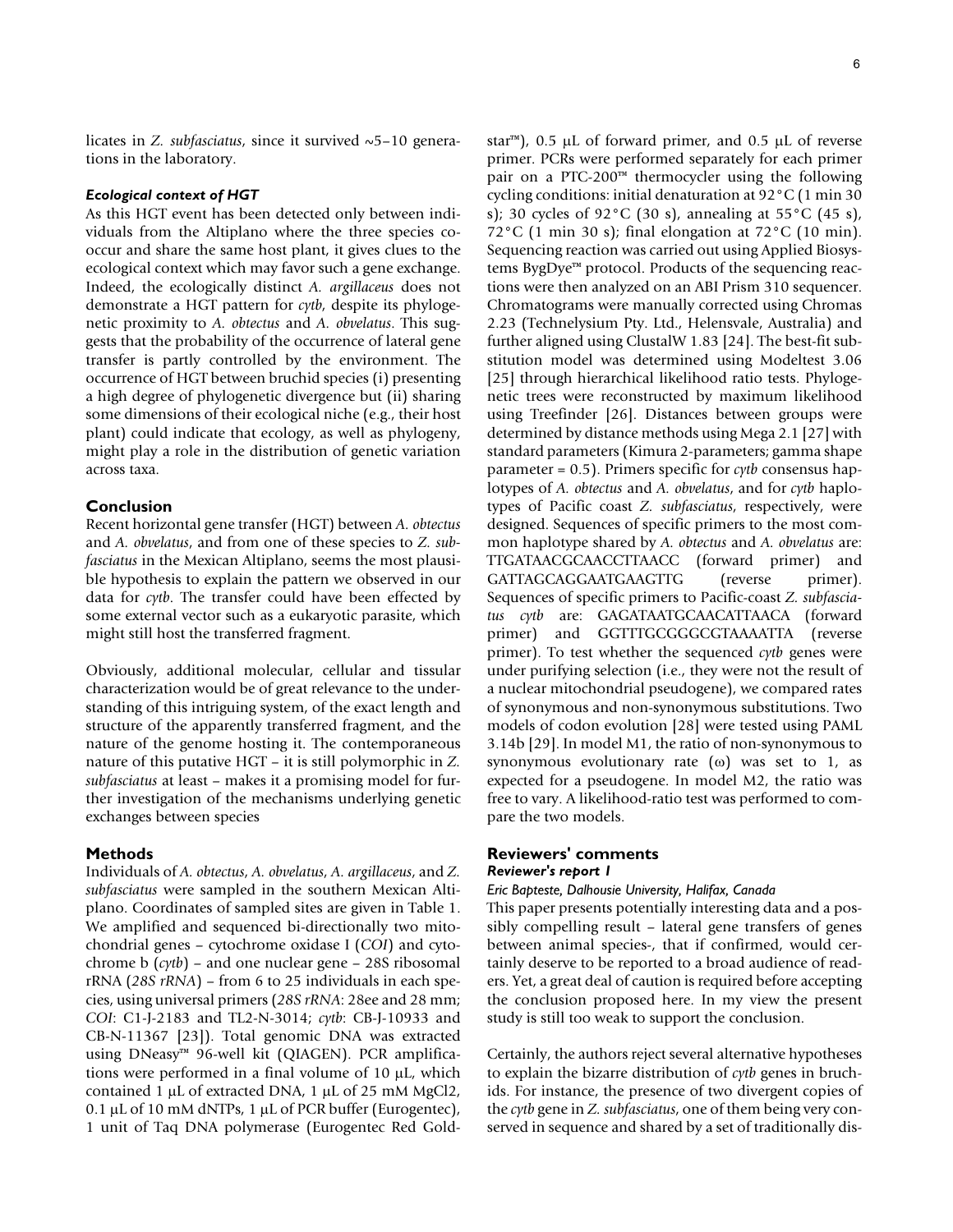| Code        | Site name                       | Geographic position | Sampled species                | Latitude (°North)    | Longitude (°West)     | Altitude (m) |
|-------------|---------------------------------|---------------------|--------------------------------|----------------------|-----------------------|--------------|
| <b>CLNY</b> | (proceeding from Malinalco)     | Altiplano           | Z. subfasciatus                | 18°57'13.2"          | 99°30'08.9"           | 1935         |
| <b>COP</b>  | Copandaro                       | Altiplano           | A. obvelatus                   | 19°26'24.6"          | $101^{\circ}45'35.5"$ | 2087         |
| <b>ELA</b>  | Elabillal                       | Pacific coast       | A. argillaceus Z. subfasciatus | 18°00'27.0"          | 102°21'44.8"          | 28           |
| <b>HUI</b>  | Huitzilac                       | Altiplano           | A. obvelatus                   | 19°01'24.4"          | 99°16'23.3"           | 2544         |
| <b>OCM</b>  | Tilapa                          | Altiplano           | Z. subfasciatus                | 19°11'24.5"          | 99°25'12.2"           | 1300         |
| PAZ         | Playa Azul                      | Pacific coast       | A. argillaceus                 | 17°59'20.8"          | $102^{\circ}21'14.4"$ | 21           |
| <b>SIL</b>  | San Ildefonso                   | Altiplano           | A. obvelatus                   | 19°22'19.8"          | 100°08'56.9"          | 2400         |
| SJB         | San Juan Bosco                  | Pacific coast       | Z. subfasciatus                | $18^{\circ}07'12.4"$ | 102°08'24.9"          | 150          |
| SJS         | San Jose de los Laureles arriba | Altiplano           | A. obtectus A. obvelatus       | 18°58'49.7"          | 99°00'05.0"           | 1855         |
| SJC         | San Jose de los Laureles abajo  | Altiplano           | A. obtectus                    | 18°58'40.3"          | 98°58'20.0"           | 1730         |
| <b>SPT</b>  | San Pablo de Tejalpa            | Altiplano           | A. obtectus                    | 18°52'59.8"          | 99°36'00.3"           | 1750         |
| <b>STL</b>  | Santa Lucia                     | Altiplano           | A. obvelatus                   | 18°52'12.5"          | 100°00'03.7"          | 1790         |
| <b>TEP</b>  | Tepoztlan                       | Altiplano           | A. obtectus A. obvelatus       | 18°59'36.3"          | 99°07'15.7"           | 1931         |
| TLA         | Tlayecapan                      | Altiplano           | A. obtectus Z. subfasciatus    | 18°57'20.0"          | 99°03'24.4"           | 1750         |
| <b>XOT</b>  | Xochitlan                       | Altiplano           | A. obtectus                    | 19°57'59.9"          | 97°39'02.0"           | 1450         |
| YAU         | Yautepec                        | Altiplano           | Z. subfasciatus                | 18°45'31.9"          | 99°01'24.0"           | 1700         |

**Table 1: List of sampled sites.**

tantly related taxa, deserves some explanation. In that respect, the authors are right to attract our attention of this result. They exclude the possibility of contamination, hybridization events and the possibility that one of the copies is in fact a pseudogene. Importantly enough though, I feel that more work is needed to test their final proposition and to conclude in favour of the lateral transfer of the gene between animals, based on the sole evidence presented here. Some more in depth analyses should be performed in order to test their claim and to propose a more precise interpretation of the data. Typically, questions about the mechanism of acquisition of this second copy of *cytb* should be at the heart of such future studies. Nevertheless, some quick adjustments could be incorporated into a moderately revised version of this manuscript.

**Table 2: Number of individuals collected in each site for each species and number of individuals fitting the "core clade" haplotype in each population. In** *Zabrotes subfasciatus* **populations, all individuals also fitted their own original** *cytb* **haplotype.**

| Species         | Site        | Geographic position | Nb of sampled individuals | Nb of individuals fitting the "core clade" haplotype |
|-----------------|-------------|---------------------|---------------------------|------------------------------------------------------|
| A. argillaceus  | <b>ELA</b>  | Pacific coast       | 6                         | 0                                                    |
|                 | <b>PAZ</b>  | Pacific coast       | 6                         | 0                                                    |
| A. obtectus     | SJC         | Altiplano           | $\overline{10}$           | $\overline{10}$                                      |
|                 | SJS         | Altiplano           | $\overline{10}$           | 10                                                   |
|                 | <b>SPT</b>  | Altiplano           | $\overline{10}$           | 10                                                   |
|                 | <b>TEP</b>  | Altiplano           | 10                        | 10                                                   |
|                 | <b>TLA</b>  | Altiplano           | 10                        | 10                                                   |
|                 | <b>XOT</b>  | Altiplano           | 10                        | 10                                                   |
| A. obvelatus    | <b>COP</b>  | Altiplano           | $\overline{10}$           | $\overline{10}$                                      |
|                 | HUI         | Altiplano           | $\overline{10}$           | 10                                                   |
|                 | <b>SIL</b>  | Altiplano           | $\overline{10}$           | 10                                                   |
|                 | SJS         | Altiplano           | $\overline{10}$           | 10                                                   |
|                 | <b>STL</b>  | Altiplano           | 10                        | 10                                                   |
|                 | <b>TEP</b>  | Altiplano           | 10                        | 10                                                   |
| Z. subfasciatus | <b>CLNY</b> | Altiplano           | 25                        | 3                                                    |
|                 | <b>OCM</b>  | Altiplano           | 8                         | 4                                                    |
|                 | <b>TLA</b>  | Altiplano           | 30                        | 9                                                    |
|                 | YAU         | Altiplano           | 7                         | 4                                                    |
|                 | <b>ELA</b>  | Pacific coast       | 20                        | 0                                                    |
|                 | SJB         | Pacific coast       | 20                        | 0                                                    |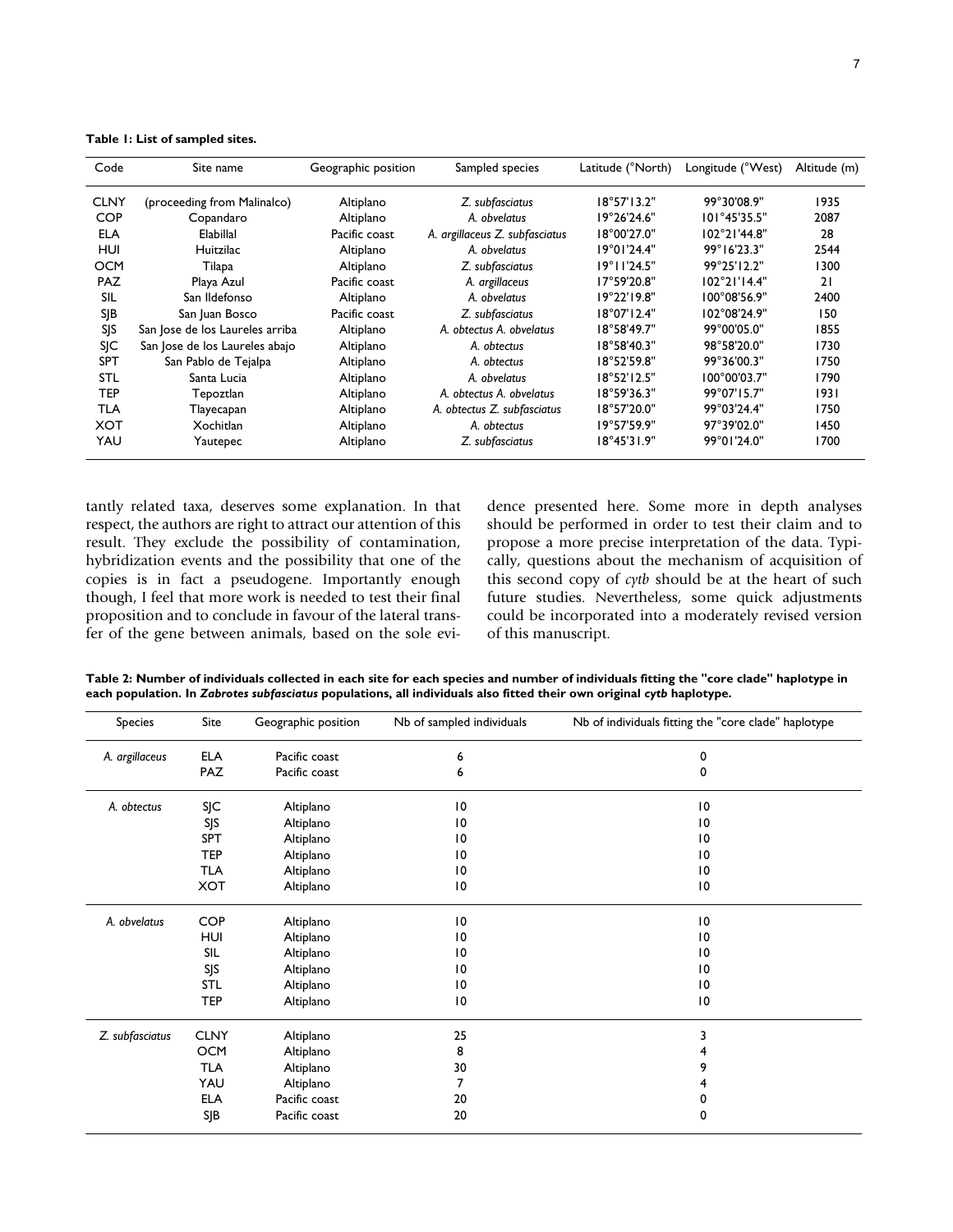It might be of some help in deciding if it is premature or legitimate to quote this study as a case of lateral gene transfer in animals if the authors could answer some of the questions below.

1. Is it really impossible that an endoparasite is a source of a contamination, that the relatively conserved *cytb* gene shared by the three species is not of bruchid origin and that the observations may be partly artefactual?

If these species hosted a population of closely related endoparasite, could not two *cytb* sequences be amplified from these organisms? In this case, we would get the sequences of the population of endoparasites (presenting thus some distinct but related haplotypes) and the one for the bruchid? What does a blast of this additional copy teach us: who are the closest completely sequenced relatives having homologues to this additional sequence? Including these data in a broader phylogenetic tree via a broader *cytb* alignment would certainly be a very important additional result to present to the readers. Are these bruchid sequences still monophyletic when a larger taxonomic sample is investigated and, if not, where do these gene copies branch in the tree? How much evidence support that these two sequences are carried in the genome of the bruchid (i.e. in the mitochondrial DNA of the species as the result of an actual transfer)?

## *Response from authors*

*The hypothesis of an endoparasite carrying the unusual* cytb *sequences deserves some attention. These sequences, however, are undoubtedly of bruchid origin, since a blast search of Genbank using the additional copy shows that the closest sequences outside* Acanthoscelides *or* Zabrotes *are carried by four bruchids, two* Bruchus *(*B. signaticornis *[AY390728.1]*, B. tristiculus *[AY390729.1]) and two* Bruchidius *(*B. saudicus *[AY625444.1]*, B. rubicundus *[AY625443.1]), all of them found exclusively in the Old World, and therefore unikely to have been in contact with* Acanthoscelides *and/or* Zabrotes *since 90 Mya. Moreover, the first 50 blast hits are all distributed amongst the bruchid family, both in New World genera (i.e*. Acanthoscelides and Zabrotes) *and in Old World genera (i.e*. Bruchus, Bruchidius, Tuberculobruchus, Conicobruchus, Palaeoacanthoscelides and Callosobruchus). *More distant sequences are found in species within the superfamily Chrysomeloidea, which comprises bruchids (e.g*. Anophophora), *or within more distantly related beetles (e.g*. Blackburnia) *or crickets (e.g*. Gryllus). *We therefore believe that presenting a broader phylogenetic tree including sequences from these more distantly-related species would not add useful information, since the additional cytb copy is typical of bruchids, and since the root of the tree is obviously in the* Zabrotes *lineage. Nevertheless, we certainly admit that we cannot be sure by which genome the additional gene is carried; It might be hosted by a eukaryote endoparasite, or by a prokaryotic or* *viral genome, although we present some evidence for mitochondrial translation. We hope to be able to address this question in a middle-term perspective*.

2. Could insect species of the outgroup carry as well more than one *cytb* copy?

If we admit that the bruchid carries two copies and that this is not contamination, and if it carries them within its mitochondria, the scenario of a transfer is appealing, except if the presence of two copies is a "normal" condition for those insects. Without the study of the genetic composition of the outgroup, it is not clear to me if the apparently original situation of the *Z. subfasciatus* individuals (with two copies of *cytb* present in the Altiplano) is ancestral (vertically inherited) or derived (laterally acquired).

Could it be the case that the outgroup of these species actually already contained two copies of this gene? Are there precedents of related organisms with two *cytb* genes? Could it be tested by studying the composition of some completely sequenced mitochondrial genomes? Could then the present result be explained either (i) by a much more ancient lateral gene transfer (somewhere at the base of the bruchids, in which case the scenarios should try to explain this ancient phenomenon) or if not, eventually (ii) by some complex scenarios of independent genes losses to explain the patchy distribution of *cytb* in current bruchid populations?

#### *Response from authors*

*In our opinion, the polymorphic nature of this character (i.e. both the ecological/phylogeographic pattern of the distribution of the additional copy and the rare status of* Zabrotes *individuals carrying the two copies within sites) argues for a relatively recent event (i.e., more recent than the basal divergence of all the beetles studied here, as suggested by the reviewer). Even admitting that the outgroup carried two independent copies – that would, for instance, have two distinct functions and be indispensable to these bruchids – a vertical scenario could not have led to such a low (0–1%) divergence between the original* Acanthoscelides *copy and one of those carried by some* Zabrotes subfasciatus *indivudals, knowing that the two species have diverged during more than 50 Mya* [13,30]. *Alternatively, one would have to invoke a very bizarre pattern of gene conversion. We believe that sequence identity in this relatively rapidly-evolving mtDNA gene tends to favour the hypothesis of a relatively recent horizontal transfer over the hypothesis of an ancient divergence of the two copies, followed by vertical double inheritance of both copies*.

3. Can one deduce anything about the mechanisms of recombination that inserted the new copy, if they are all within the mitochondrial bruchid genome?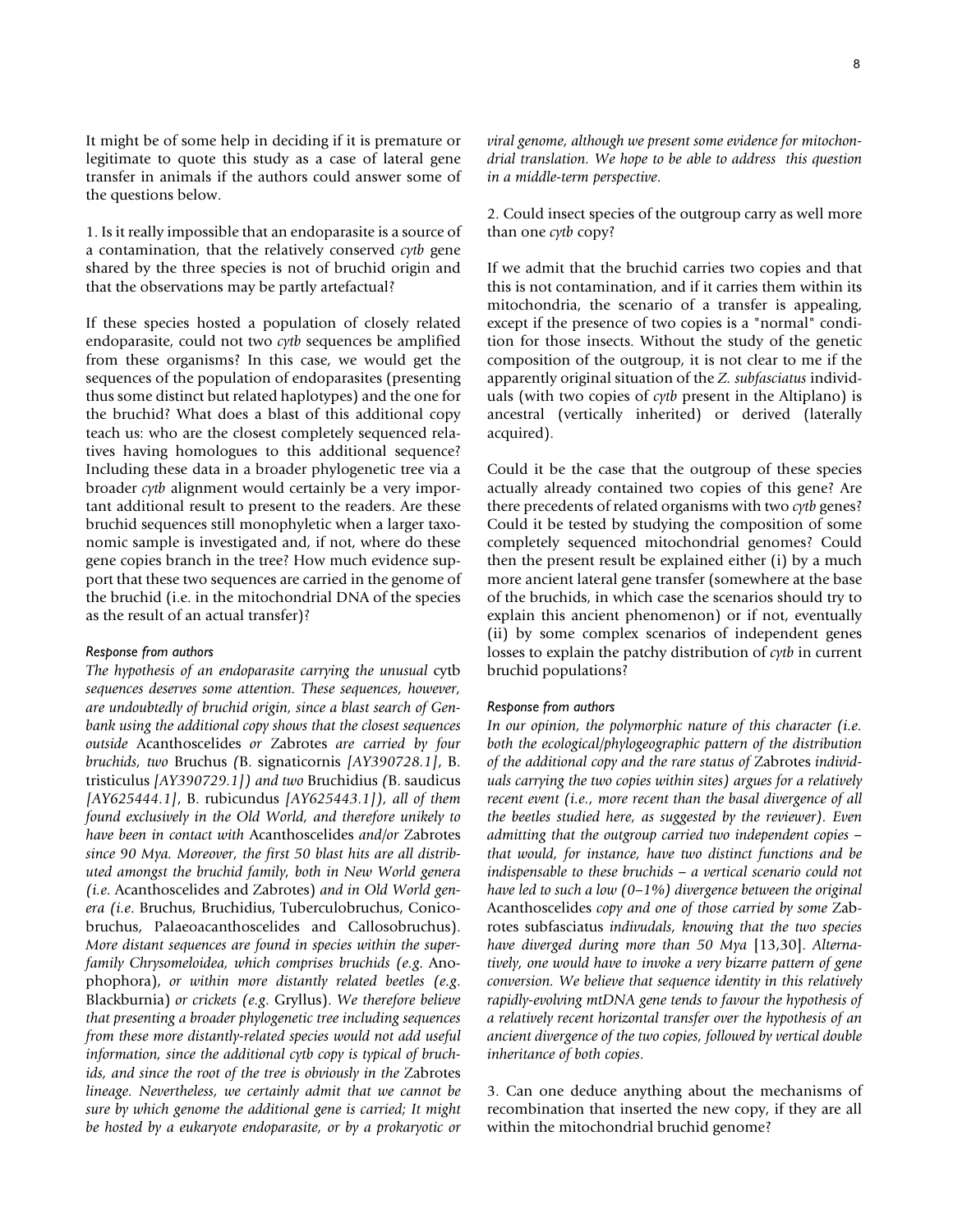If there is only one type of mitochondria in the bruchids, and if this mitochondria carries the two gene copies, it seems at first sight that the presence of two *cytb* copies in *Z. subfasciatus* rules out the hypothesis of a legitimate recombination to transfer this gene. Such a mechanism would likely have led to the replacement of one former *cytb* copy by another one, resulting in one copy per species. Could the opposite observation suggest then that the additional *cytb* was transferred in kind of a hitch-hiking process, due to the insertion of one (or more) other markers in the mitochondrial DNA, which could have themselves happened by homologous recombination? In this case the HGT event would be even larger, and would concern several markers. By contrast, for the species presenting only one copy of *cytb*, could we study the location of this single copy with more precision? A (partial) study of the genetic composition of the mitchondrial genome of these bruchids, typically of the genes bordering the *cytb* gene, could be very informative here. They may or may not have retained evidence of recombination or synteny. Would it be possible to characterise the genetic context of the *cytb* genes and test their conservation in later studies to decide if there was one or several instance of LGT and what was their mechanism? Alternatively, could the *cytb* copy be jumping using transposases? Do we have any evidence for/against the implication of transposons in this story?

#### *Response from authors*

*We agree that sequencing the full mitochondrial genome(s) of bruchid individuals carrying two cytochrome b copies would help understanding further what happened and how. Unfortunately these data are lacking, and are not so easy to collect, given the relatively high level of sequence similarity between the two copies, the lack of knowledge of the genomic structure, and the scarcity of living individuals with two copies – a new round of field sampling is probably required. Sequencing the full mitochondrial genome(s) would also help us in understanding why a "double-pattern" is lacking for other* cytb *-linked genes such as* COI, *which seem to be consistent with the scenario supported by nuclear genes and classical taxonomy*.

4. About the nature of the most likely vector: virus, endoparasite or... even an host reservoir?

I was interested by the different hypotheses presented in this paper regarding the vector of the possible lateral transfer. Viruses and endoparasites might be good candidates indeed, although I was wondering if a third possibility, inspired by the "you are what you eat theory" (see. W.F. Doolittle, 1998), could not be raised as well. Since these bruchid species share a host, could not their host have provided them the additional *cytb* copy?

#### *Response from authors*

*See our response to question 1*.

5. Ecological scenarios and the interest of harbouring two *cytb* copies to survive in the Altiplano.

I may have misunderstood, but I believe that the authors suggest that the persistence of two copies (or at least the swapping of *cytb* genes) could serve the purpose of an endoparasite. My naïve question is: could not it serve the purpose of the bruchids themselves? Could not they benefit in the Altiplano from such a genomic make up? Do we have any way to investigate the biochemistry/activity of these two divergent copies in more depth that would suggest to us that even if they are related their function is only partially overlapping?

## *Response from authors*

*This is an interesting hypothesis. Developing the capacity for research on functional mito-genomics in these non-model animals can only be a very long-term perspective, however*.

#### *Reviewer's report 2*

*Adam Eyre-Walker, University of Sussex, Centre for the Study of Evolution & School of Biological Sciences, Brighton, United Kingdom* This is an interesting paper which describes what I believe is one of those observations which almost defies rational explanation, although the observation does appear to be real.

#### *Response from authors*

*We fully agree with this statement*.

In this paper the authors describe a phylogenetic analysis of bruchid beetles from Mexico. They show that for one nuclear and one mitochondrial gene, the species are moderately divergent and phylogenetically well resolved – i.e. each species is monophyletic with high bootstrap support. However, for another mitochondrial gene the pattern is very different; two of the species have an almost identical *cytb* gene which is also shared by some members of the most divergent of the beetle species. All individuals which share this *cytb* sequence come from the same geographical area and live on the same host plant. Intriguingly, those individuals of the species *Z. subfasciatus*, which have the shared *cytb* gene, also have a *cytb* gene which is similar to *Z. subfasciatus* individuals from elsewhere in Mexico; this other *cytb* sequence is as divergent as one might expect given how distantly related this species is to the others.

So how do we explain this bizarre pattern? The authors consider a number of alternatives including contamination, hybridisation and pseudogenisation, none of which seems likely. This leaves horizontal gene transfer as possibly the only other explanation. They suggest that maybe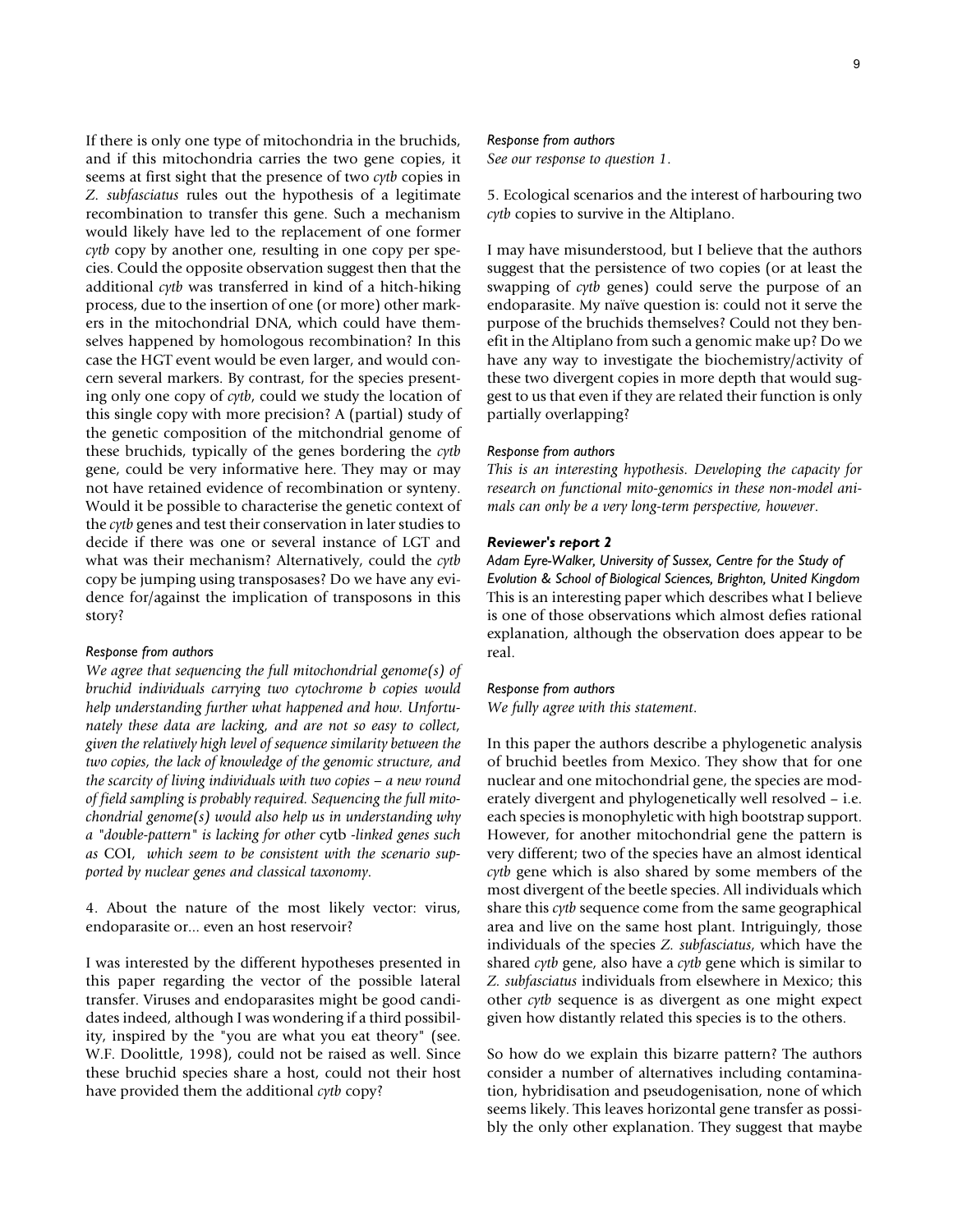some eukaryotic vector has transferred the *cytb* gene between different species. However, two questions remain. Why has only a part of the mitochondrial DNA been transferred? Individuals from different species share similar *cytb* sequences but have very different mitochondrial *COI* sequences.

#### *Response from authors*

*See our response to Reviewer 1 (question 3)*.

And why don't all species which have this particular *cytb* sequence also have their own original *cytb* sequence, as individuals of *Z. subfasciatus* appear to have. One can explain these patterns but the explanations are not simple.

#### *Response from authors*

*This question highlights one limitation of the PCR-only experimental strategy we had in this work. PCR can miss existing gene copies, so that we cannot make sure whether* Acanthoscelides *individuals from the "core clade" carrying the apparently mobile cytb sequence do or do not carry an additional, "private" copy (especially knowing that the mobile copy is probably of* Acanthoscelides *origin). Given the phylogenetic proximity between these two species, we did not succeed in designing specific primers. Again, full-genome data would clarify these questions but are lacking*.

#### *Reviewer's report 3*

## *Alexey Kondrashov, National Institutes of Health, Bethesda, Maryland, United States*

The authors claim that they discovered a case of rather recent lateral gene transfer between mitochondrial genomes of moderately related beetles. While the claim is striking, I see no obvious holes in the data and reasoning and, thus, tend to believe it.

A very interesting observation is that *Zabrotes subfasciatus* is polymorphic by presence/absence of laterally acquired *cytb* gene. When this gene is present, it does not replace the original one and, instead, the two coexist within the same mitochondrial genome. This system opens a rare opportunity to study microevolutionary aspects of lateral gene transfer. It would be worthwhile to sequence complete mitochondrial genomes possessing two *cytb* genes (native and foreign).

## *Response from authors*

*See our response to Reviewer 1 (question 3)*.

Also, standard selective sweep analysis may tell us whether positive selection favors genomes with the extra, foreign *cytb*. A great system for further analysis of eukaryotic LGT.

#### *Response from authors*

*This is an interesting suggestion. We analysed separately the sample of "core clade" haplotypes and found significantly (*p <*0.05) negative Tajima's D and Fu & Li's F\*, which is indicative of a star-like genealogy compatible with the selective sweep (or founder event) hypothesis. Single-locus arguments for selective sweeps are generally weak, however, given the large number of factors potentially influencing the shape of genealogies*.

# **Authors' contributions**

NA carried out most of the molecular genetic studies and drafted the manuscript. BB and AG participated in the writing of the manuscript and revised the final version. MHM and DM contributed in the interpretation of the data and in the writing of the manuscript. Finally, NG supervised data analysis and participated substantially in interpretation of the data and writing of the manuscript. All authors read and approved the final manuscript.

#### **Acknowledgements**

We thank P. Jarne for his support during this study; E. Desmarais, P. Sourrouille and C. Debain for technical assistance; J. Romero, T. Shani and Y. Borcard for providing several *Z. subfasciatus* individuals; F. Kjellberg and P. David for critical reading of the manuscript; and A. Delgado-Salinas, J. Moreau and A. Aebi for discussion. Financial support was provided by the Swiss National Science Foundation (Project 3100.064821.01) and the Swiss Center of Competence in Research "Plant Survival".

#### **References**

- 1. Syvanen M: **[Horizontal gene transfer: evidence and possible](http://www.ncbi.nlm.nih.gov/entrez/query.fcgi?cmd=Retrieve&db=PubMed&dopt=Abstract&list_uids=7893125) [consequences.](http://www.ncbi.nlm.nih.gov/entrez/query.fcgi?cmd=Retrieve&db=PubMed&dopt=Abstract&list_uids=7893125)** *Ann Rev Genet* 1994, **28:**237-261.
- 2. Doolittle WF, Boucher Y, Nesbo CL, Douady CJ, Andersson JO, Roger AJ: **How big is the iceberg of which organellar genes in nucleargenomes are but the tip?** *Phil Trans R Soc Lond B* 2003, **358:**39-57.
- 3. Jain R, Rivera MC, Moore JE, Lake JA: **[Horizontal gene transfer in](http://www.ncbi.nlm.nih.gov/entrez/query.fcgi?cmd=Retrieve&db=PubMed&dopt=Abstract&list_uids=12167368) [microbial genome evolution.](http://www.ncbi.nlm.nih.gov/entrez/query.fcgi?cmd=Retrieve&db=PubMed&dopt=Abstract&list_uids=12167368)** *Theor Popul Biol* 2002, **61:**489-495.
- 4. Rivera MC, Lake JA: **[The ring of life provides evidence](http://www.ncbi.nlm.nih.gov/entrez/query.fcgi?cmd=Retrieve&db=PubMed&dopt=Abstract&list_uids=15356622) for a [genome fusion origin of eukaryotes.](http://www.ncbi.nlm.nih.gov/entrez/query.fcgi?cmd=Retrieve&db=PubMed&dopt=Abstract&list_uids=15356622)** *Nature* 2004, **431:**152-155.
- 5. Andersson JO, Sjogren AM, Davis LAM, Martin Embley T, Roger AJ: **[Phylogenetic analyses of diplomonad genes reveal frequent](http://www.ncbi.nlm.nih.gov/entrez/query.fcgi?cmd=Retrieve&db=PubMed&dopt=Abstract&list_uids=12546782) [lateral gene transfers affecting eukaryotes.](http://www.ncbi.nlm.nih.gov/entrez/query.fcgi?cmd=Retrieve&db=PubMed&dopt=Abstract&list_uids=12546782)** *Curr Biol* 2003, **13:**94-104.
- 6. Mita K, Morimyo M, Okano K, Koike Y, Nohata J, Kawasaki H, Kadono-Okuda K, Yamamoto K, Suzuki MG, Shimada T, Goldsmith MR, Maeda S: **The construction of an EST database for** *Bombyx mori* **[and its application.](http://www.ncbi.nlm.nih.gov/entrez/query.fcgi?cmd=Retrieve&db=PubMed&dopt=Abstract&list_uids=14614147)** *Proc Natl Acad Sci USA* 2003, **100:**14121-14126.
- 7. Goldsmith MR, Shimada T, Abe H: **The genetics and genomics of the silkworm,** *Bombyx mori***.** *Ann Rev Entomol* 2005, **50:**71-100.
- 8. Bergthorsson U, Adams KL, Thomason B, Palmer JD: **[Widespread](http://www.ncbi.nlm.nih.gov/entrez/query.fcgi?cmd=Retrieve&db=PubMed&dopt=Abstract&list_uids=12853958) [horizontal transfer of mitochondrial genes in flowering](http://www.ncbi.nlm.nih.gov/entrez/query.fcgi?cmd=Retrieve&db=PubMed&dopt=Abstract&list_uids=12853958) [plants.](http://www.ncbi.nlm.nih.gov/entrez/query.fcgi?cmd=Retrieve&db=PubMed&dopt=Abstract&list_uids=12853958)** *Nature* 2003, **424:**197-201.
- 9. Bergthorsson U, Richardson AO, Young GJ, Goertzen LR, Palmer JD: **Massive horizontal transfer of mitochondrial genes fromdiverse land plant donors to the basal angiosperm** *Amborella***[.](http://www.ncbi.nlm.nih.gov/entrez/query.fcgi?cmd=Retrieve&db=PubMed&dopt=Abstract&list_uids=15598737)** *Proc Natl Acad Sci USA* 2004, **101:**17747-17752.
- 10. Martin W: **[Lateral gene transfer and other possibilities.](http://www.ncbi.nlm.nih.gov/entrez/query.fcgi?cmd=Retrieve&db=PubMed&dopt=Abstract&list_uids=15798778)** *Heredity* 2005, **94:**565-566.
- 11. Delgado-Salinas A, Bonet A, Gepts P: **The wild relative of** *Phaseolus vulgaris* **in middle America.** In *Genetic Resources of Phaseolus Beans* Edited by: Gepts P Dordrecht. The Netherlands: Kluwer Academic Publishers; 1988:163-184.
- 12. Borowiec L: **The genera of seed-beetles (Coleoptera, Bruchidae).** *Pol Pismo Entomol* 1987, **57:**3-207.